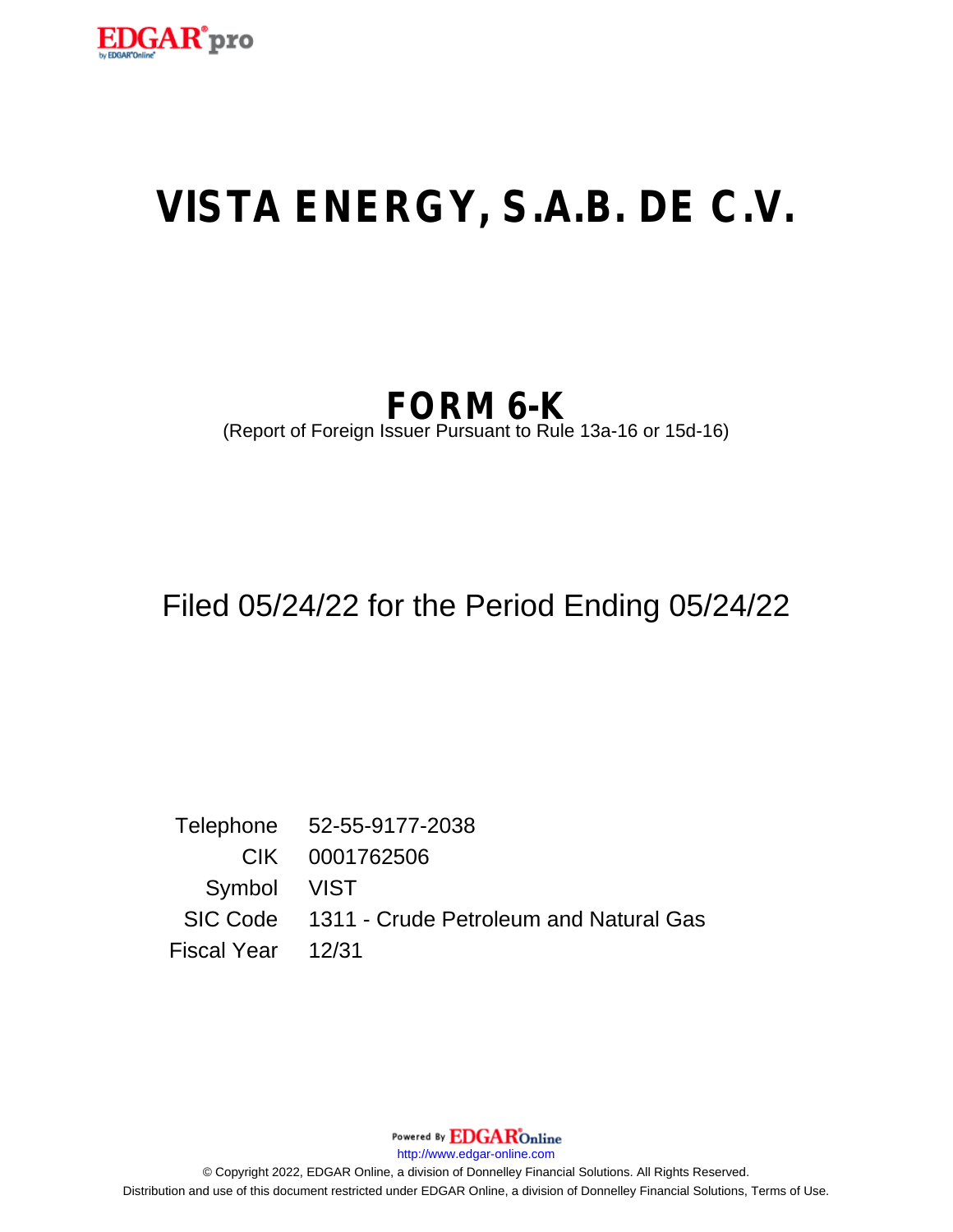## **UNITED STATES SECURITIES AND EXCHANGE COMMISSION**

Washington, D.C. 20549

## **FORM 6-K**

**REPORT OF FOREIGN ISSUER PURSUANT TO RULE 13a-16 OR 15d-16** UNDER SECURITIES EXCHANGE ACT OF 1934

For the month of May 2022

Commission File No. 001-39000

## Vista Energy, S.A.B. de C.V.

(Exact Name of the Registrant as Specified in the Charter)

N.A. (Translation of Registrant's Name into English) Pedregal 24, Floor 4, Colonia Molino del Rey, Alcaldía Miguel Hidalgo, Mexico City, 11040 **Mexico** (Address of Principal Executive Office)

Indicate by check mark whether the registrant files or will file annual reports under cover of Form 20-F or Form 40-F.

| Form 20-F $\boxtimes$ |  | Form 40-F $\Box$ |
|-----------------------|--|------------------|
|-----------------------|--|------------------|

Indicate by check mark if the registrant is submitting the Form 6-K in paper as permitted by Regulation S-T Rule 101(b)(1):  $\Box$ 

Indicate by check mark if the registrant is submitting the Form 6-K in paper as permitted by Regulation S-T Rule 101(b)(7):  $\Box$ 

Indicate by check mark whether the registrant by furnishing the information contained in this Form is also thereby furnishing the information to the Commission pursuant to Rule 12g3-2(b) under the Securities Exchange Act of 1934:

> Yes  $\Box$  $No \tImes$

If "Yes" is marked, indicate below the file number assigned to the registrant in connection with Rule  $12g3-2(b)$ : Not applicable.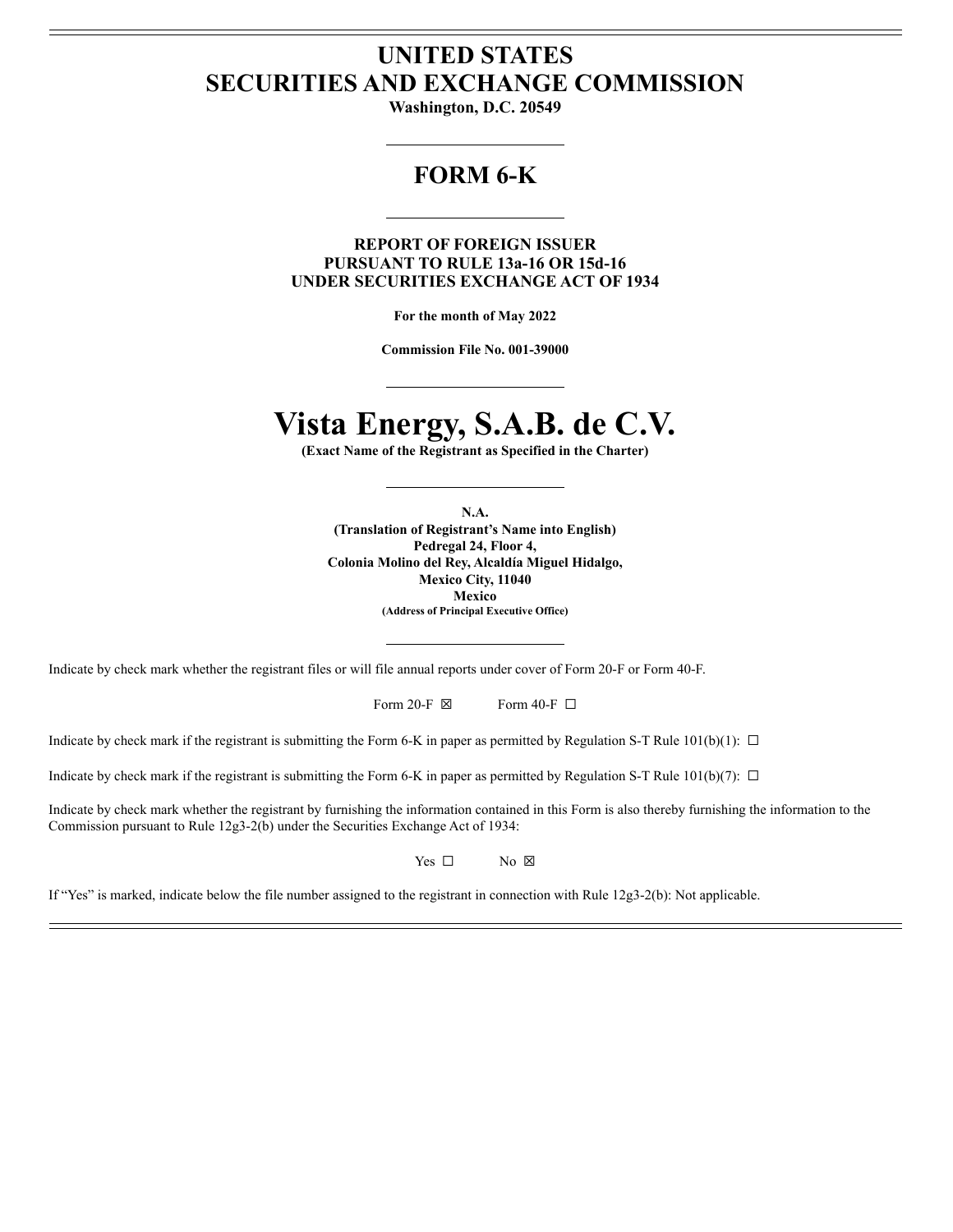

Mexico City, Mexico, May 24, 2022

On May 23, 2022, Vista Energy, S.A.B. de C.V. ("Vista") (NYSE: VIST in the New York Stock Exchange; BMV: VISTA in the Mexican Stock Exchange) repurchased 75,000 Series A shares of Vista, at a price of Mexican Pesos 176.48 per Series A share. These repurchases were made in furtherance of the approval granted at the annual general ordinary shareholders' meeting held on April 26, 2022. The total amount of these Series A shares repurchases, excluding fees and value-added tax, was approximately Mexican Pesos 13,236,218 After giving effect to such repurchases, there were 88,461,559 Series A shares outstanding, and 735,847 Series A shares held in Treasury derived from repurchases carried out by Vista since May 10, 2022. Vista engaged Casa de Bolsa Credit Suisse (México), S.A. de C.V. to execute these Series A shares repurchases.

### **Enquiries:**

Investor Relations: ir@vistaenergy.com Argentina: +54 11 3754 8500 Mexico: +52 55 8647 0128